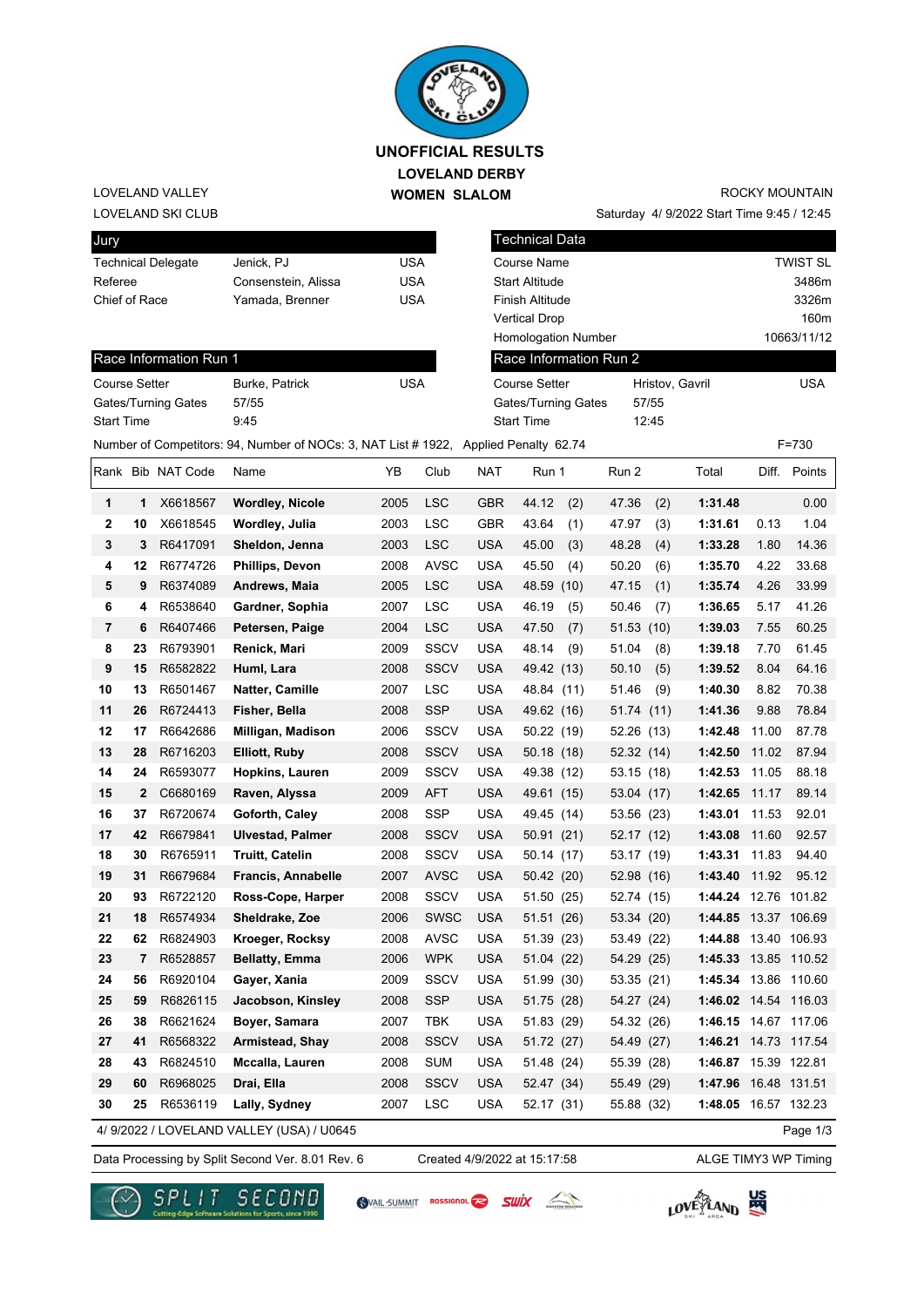## **LOVELAND DERBY WOMEN SLALOM UNOFFICIAL RESULTS**

LOVELAND SKI CLUB LOVELAND VALLEY

#### ROCKY MOUNTAIN

Saturday 4/ 9/2022 Start Time 9:45 / 12:45

|                                       |          | Rank Bib NAT Code    | Name                                           | YΒ           | Club        | NAT        | Run 1                                    | Run 2                       | Total                                        |  | Diff. Points |
|---------------------------------------|----------|----------------------|------------------------------------------------|--------------|-------------|------------|------------------------------------------|-----------------------------|----------------------------------------------|--|--------------|
| 31                                    | 27       | R6447141             | Stanley, Sophia                                | 2006         | <b>LSC</b>  | <b>USA</b> | 52.23 (33)                               | 55.87 (31)                  | 1:48.10 16.62 132.63                         |  |              |
| 32                                    | 22       | R6661322             | Demino, Ruthie                                 | 2007         | <b>SUM</b>  | USA        | 52.21 (32)                               | 56.44 (35)                  | 1:48.65 17.17 137.01                         |  |              |
| 33                                    | 32       | R6840878             | Riggs, Rylie                                   | 2007         | WPK         | USA        | 52.48 (35)                               | 56.71 (36)                  | 1:49.19 17.71 141.32                         |  |              |
| 34                                    | 35       | R6828019             | Holmes, Camden                                 | 2008         | ELD         | USA        | 53.62 (39)                               | 55.71<br>(30)               | 1:49.33 17.85 142.44                         |  |              |
| 35                                    | 49       | R6737684             | Novak, Lucy                                    | 2008         | LSC         | USA        | 53.21 (37)                               | 56.38 (34)                  | 1:49.59                                      |  | 18.11 144.52 |
| 36                                    | 69       | R6664071             | Riley, Martina                                 | 2008         | SUM         | USA        | 53.71 (40)                               | 56.22 (33)                  | 1:49.93 18.45 147.23                         |  |              |
| 37                                    | 54       | R6633885             | Thayer, Makena                                 | 2008         | SSCV        | USA        | 53.17 (36)                               | 58.59 (42)                  | 1:51.76 20.28 161.83                         |  |              |
| 38                                    | 40       | R6593607             | Edelmann, Jolene                               | 2006         | SSCV        | <b>USA</b> | 53.84 (41)                               | 58.10 (41)                  | 1:51.94 20.46 163.27                         |  |              |
| 39                                    | 86       | R6775731             | Osborne, Tessa                                 | 2008         | <b>AVSC</b> | USA        | 54.43 (43)                               | 57.78<br>(38)               | 1:52.21 20.73 165.42                         |  |              |
| 40                                    | 34       | R6940405             | Eaton, Emme                                    | 2007         | SSCV        | USA        | 54.20 (42)                               | 58.04<br>(40)               | 1:52.24 20.76 165.66                         |  |              |
| 41                                    | 21       | R6372277             | Myatt, Elena                                   | 2004         | ELD         | <b>USA</b> | 53.44 (38)                               | 59.22 (47)                  | 1:52.66 21.18 169.01                         |  |              |
| 42                                    | 36       | R6634940             | Ramsey, Gwen                                   | 2004         | CLD         | USA        | 55.16 (45)                               | 58.79 (43)                  | 1:53.95 22.47 179.31                         |  |              |
| 43                                    | 47       | R6872387             | Stoyanova, Kristiana                           | 2007         | ind         | USA        | 55.25 (46)                               | 59.30<br>(48)               | 1:54.55 23.07 184.10                         |  |              |
| 44                                    | 92       | R6681487             | Shrestha, Rewani                               | 2008         | SSP         | USA        | 56.17 (50)                               | 58.89<br>(45)               | 1:55.06 23.58 188.17                         |  |              |
| 45                                    | 29       | C6645342             | <b>Fall-Lakatos, Jane</b>                      | 2007         | PRT         | <b>USA</b> | 56.12 (48)                               | 59.07 (46)                  | 1:55.19 23.71 189.20                         |  |              |
| 46                                    | 20       | R6685507             | Krol, Camilla                                  | 2004         | ELD         | USA        | 56.12 (48)                               | 1:00.03(51)                 | 1:56.15 24.67 196.86                         |  |              |
| 47                                    | 74       | R7032663             | Miller, Jordyn                                 | 2008         | <b>AVSC</b> | USA        | 56.31 (51)                               | 59.88 (49)                  | 1:56.19 24.71 197.18                         |  |              |
| 48                                    | 89       | R6815414             | Broggi, Naia                                   | 2009         | SSP         | USA        | 56.50 (52)                               | 1:00.25(52)                 | 1:56.75 25.27 201.65                         |  |              |
| 49                                    | 91       | R6715747             | Regan, Ryleigh                                 | 2008         | PRC         | USA        | 57.94 (54)                               | 58.88 (44)                  | 1:56.82 25.34 202.21                         |  |              |
| 50                                    | 57       | R6661351             | Demino, Eden                                   | 2009         | SUM         | USA        | 58.01 (56)                               | 59.99 (50)                  | 1:58.00 26.52 211.63                         |  |              |
| 51                                    | 84       | R6758851             | Gustafson, Margaret                            | 2009         | <b>SSCV</b> | <b>USA</b> | 59.65 (60)                               | 1:00.39(53)                 | 2:00.04 28.56 227.91                         |  |              |
| 52                                    | 72       | R7060650             | Cross, Mackenzie                               | 2008         | <b>SUM</b>  | <b>USA</b> | 58.91 (59)                               | 1:01.17(54)                 | 2:00.08 28.60 228.22                         |  |              |
| 53                                    | 79       | R6550355             | Chadbourne, Anya                               | 2009         | SSCV        | USA        | 57.96 (55)                               | 1:02.96(59)                 | 2:00.92 29.44 234.93                         |  |              |
| 54                                    | 81       | R6840582             | Heid, Jessica                                  | 2009         | <b>WPK</b>  | USA        | 58.80 (58)                               | 1:02.99(60)                 | 2:01.79 30.31 241.87                         |  |              |
| 55                                    | 76       | R6584874             | <b>Bellatty, Margaret</b>                      | 2008         | <b>WPK</b>  |            | USA 1:00.60 (64)                         | 1:01.33(55)                 | 2:01.93 30.45 242.99                         |  |              |
| 56                                    | 46       | R6643776             | Slivka, Rowynn                                 | 2005         | CLD         | <b>USA</b> | 59.69 (62)                               | 1:02.39<br>(57)             | 2:02.08 30.60 244.18                         |  |              |
| 57                                    | 94       | R6891007             | Barker, Haylee                                 | 2009         | SSCV        |            | USA 1:01.49 (68)                         | 1:01.85<br>(56)             | 2:03.34 31.86 254.24                         |  |              |
| 58                                    | 61       | R6752575             | Potvin, Lorraine                               | 2006         | SWSC        | USA        | 1:00.85 (66)                             | 1:02.90<br>(58)             | 2:03.75 32.27 257.51                         |  |              |
| 59                                    | 64       | R6823476             | Budman, Mckenzie                               | 2009         | <b>SUM</b>  |            | USA 1:00.56 (63)                         | 1:04.20<br>(62)             | 2:04.76 33.28 265.57                         |  |              |
| 60                                    | 87       | R6927148             | <b>Ettlinger, Siena</b>                        | 2009         | AVSC        | <b>USA</b> | 1:01.14 (67)                             | 1:04.17(61)                 | 2:05.31 33.83 269.96                         |  |              |
| 61<br>62                              | 66<br>85 | R6715331             | Cirne, Bianca                                  | 2007         | ELD         |            | USA 1:00.79 (65)<br>CBMST USA 58.69 (57) | 1:05.16(64)                 | 2:05.95 34.47 275.07<br>2:07.48 36.00 287.28 |  |              |
| 63                                    | 78       | R6872640<br>R6957100 | Zatorski, Kaitlin<br><b>Adriaanse, Marloes</b> | 2008<br>2009 | <b>WPK</b>  |            | USA 1:04.92 (70)                         | 1:08.79 (72)<br>1:07.42(68) | 2:12.34 40.86 326.06                         |  |              |
| 64                                    | 83       | X6842649             | <b>Stanton, Liberty</b>                        | 2009         | <b>SSCV</b> |            | 1:05.03(71)                              | 1:07.56(69)                 | 2:12.59 41.11 328.05                         |  |              |
| 65                                    | 58       | R6741078             | <b>Burke, Cambree</b>                          | 2006         | <b>WPK</b>  |            | USA 1:05.07 (72)                         | 1:11.52(73)                 | 2:16.59 45.11 359.97                         |  |              |
| 66                                    | 55       | R6819641             | Eissinger, Ava                                 | 2007         | <b>ELD</b>  | USA        | 59.66 (61)                               | 1:24.72 (76)                | 2:24.38 52.90 422.14                         |  |              |
| 67                                    | 71       | R6792986             | Moore, Cydney                                  | 2007         | <b>ELD</b>  |            | USA 1:07.96 (75)                         | 1:24.72(76)                 | 2:32.681:01.20 488.37                        |  |              |
|                                       |          |                      |                                                |              |             |            |                                          |                             |                                              |  |              |
| <b>NOT PERMITTED TO START 1st RUN</b> |          |                      |                                                |              |             |            |                                          |                             |                                              |  |              |
|                                       |          |                      | DID NOT START 1st RUN: 8 competitors           |              |             |            |                                          |                             |                                              |  |              |
|                                       |          | 82 R6598689          | Lally, Sarah                                   | 2009         | <b>LSC</b>  | <b>USA</b> |                                          |                             |                                              |  |              |
|                                       | 51       | R6596712             | Zurbay, Anabelle                               | 2008         | <b>SSCV</b> | <b>USA</b> |                                          |                             |                                              |  |              |
|                                       | 50       | R6668468             | Cohn, Gracie                                   | 2008         | <b>SSCV</b> | USA        |                                          |                             |                                              |  |              |
|                                       | 45       | R6556570             | <b>Bullard, Maddi</b>                          | 2008         | <b>SSP</b>  | <b>USA</b> |                                          |                             |                                              |  |              |

#### 4/ 9/2022 / LOVELAND VALLEY (USA) / U0645

Data Processing by Split Second Ver. 8.01 Rev. 6 Created 4/9/2022 at 15:17:58 ALGE TIMY3 WP Timing

Created 4/9/2022 at 15:17:58

Page 2/3